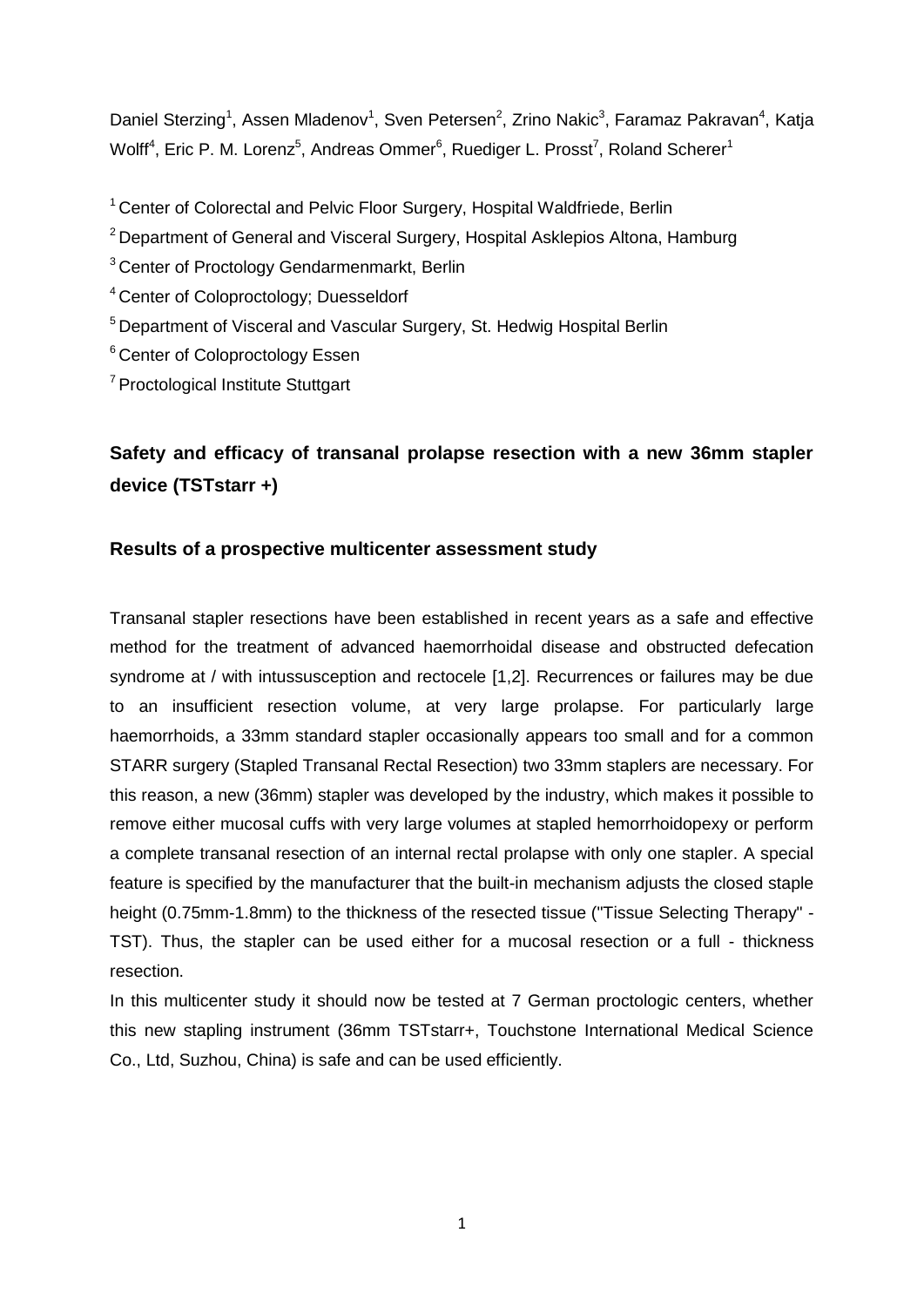## **Material and Methods**

In the period from 01.09.2013 to 31.06.2014 prospectively all patients were recorded in the mentioned 7 study centers, where surgery was performed with the TSTstarr+. All patients were informed about the participation in the study and they gave their consent. The study has been approved by the local ethics committees of the participating hospitals. As an operational diagnosis both, large grade three hemorrhoids and an obstructed defecation syndrome (ODS) with internal rectal prolapse were possible. The rectal cuff could be drawn into the stapler either by a purse-string suture or by parachute sutures. The study excluded patients who had already had proctologic operations and in particular patients who had already been stapled before and who had relevant proctologic comorbidities. Preoperatively, the results of a clinical examination and an endosonography of the sphincter apparatus were at hand. An anal manometry was only optional. The Cleveland Clinic Incontinence Score (CCIS) for incontinence and the Altomare-ODS score was determined preoperatively. Both scores were determined again one and six months after surgery. The pain score was recorded using numerical and visual analogue scale, VAS (0-10). Follow-up examinations were performed after 14 days, after one month and after 6 months. Hemostatic sutures for bleeding of the staple suture line, operation time, hospital stay and perioperative complications were recorded.

## **Statistics**

The data analysis was performed using SPSS 18.0.

The data from the CCIS and ODS scores were analyzed by T-Test of related variables.

## **Surgical Technique**

The surgery was always performed in the lithotomy position and was carried out either in general anesthesia or spinal anesthesia.

The TSTstarr+ stapler (Touchstone International Medical Science Co. Ltd., Suzhou, China) has a housing length of 6 cm with an internal volume of more than  $35cm<sup>3</sup>$  and a blade diameter of 28mm. It carries 34 staples with a height of 4.2 mm in open condition and a closure range of 0,75-1,8mm.

Analogous to the stapled hemorrhoidopexy [3] the 4 stay-sutures for the Circular Anal Dilator (CAD) are made after desinfection of the perianal region. After dilatation of the anus with the 36mm obturator, the introduction of CAD occurs together with the obturator. After evaluation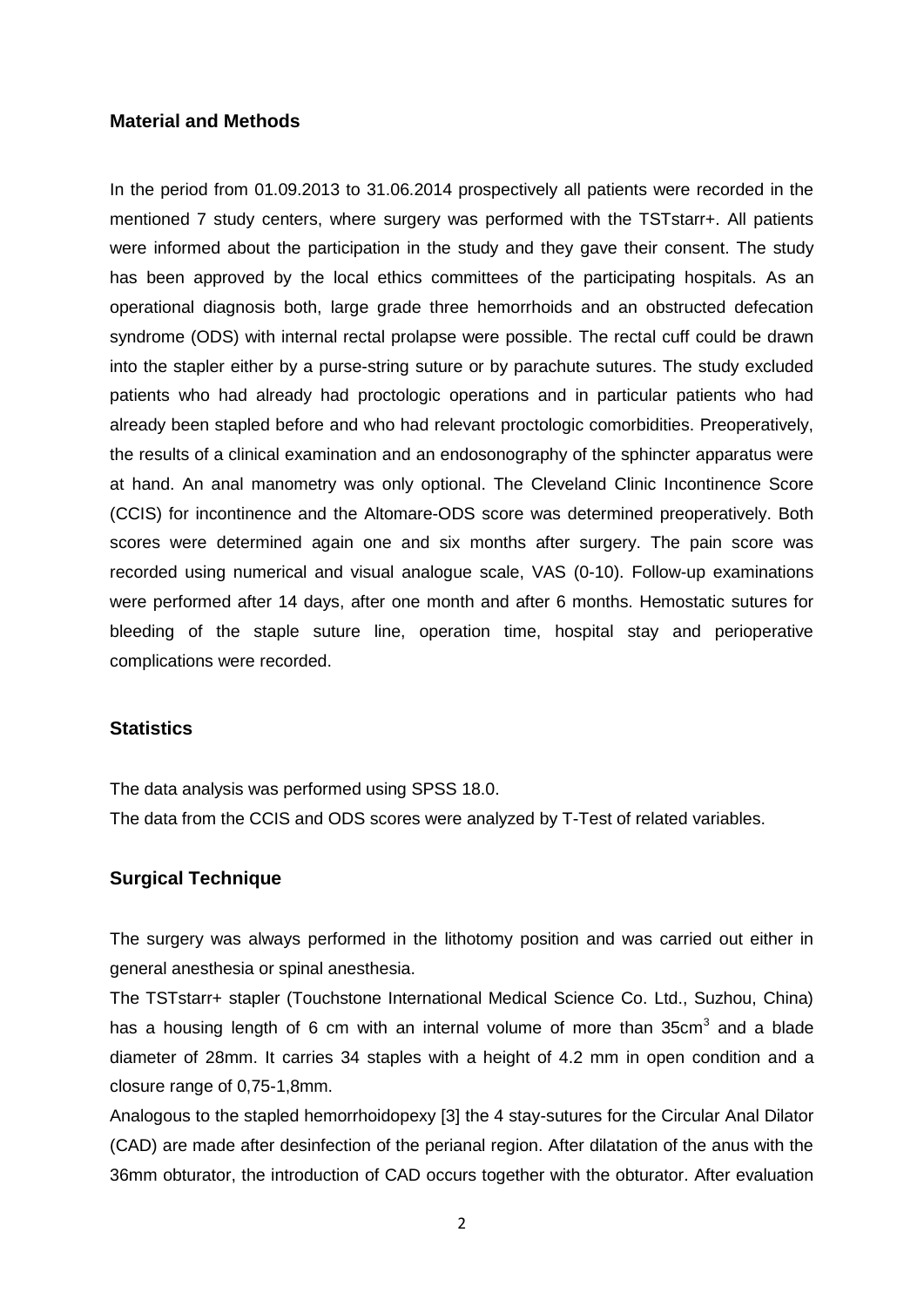of the initial findings (Fig.1), the CAD is fixed with the previously applied sutures. In haemorrhoids and prolapse of the rectum <50% into the CAD, a purse-string suture with 2-0 Prolene 3 cm above the edge of the CAD respectively 5-6 cm above the Linea dentata is applied (Fig.2). The suture-ends are then pulled with the suture hook through the stapler chamber. Now the prolapse can be drawn under vision into the staple chamber. The stapler is then closed and the posterior wall of the vagina is palpated to detect and prevent its inclusion into the stapler. Then the stapler is released. After opening the stapler with a little more than half a turn, a click is heard. Then the stapler can be removed. The resected tissue is checked for completeness (Fig.3). The stapler suture is inspected (Fig.4). The correct staple suture is located at the apex of the hemorrhoidal plexus. If bleeding occurs from the suture line, locking single puncture-sutures with 2-0 Vicryl are applied at the bleeding sites. After hemostasis the CAD can be removed and the operation is completed (Fig. 5).

In ODS and prolapse of the rectum > 50% in the CAD (Fig.6) six stay-sutures in parachute technique at 12, 2, 4, 6, 8, 10 o'clock LP are applied [4] (Fig.7). The suture-ends are then pulled with the suture hook through the stapler chamber. Now the prolapse can be drawn under vision into the stapler chamber (Fig.8, 9). The stapler is then closed and the posterior wall of the vagina is palpated to detect and prevent its entrapment. Then the stapler is released. After opening the stapler with a little more than half a turn, a click is heard. Then the stapler can be removed. The resected tissue is checked for completeness (Fig.10). The stapler suture is inspected, the internal rectal prolapse should be completely removed (Fig.11). In case of bleeding from the suture line, securing single puncture-sutures with 2-0 Vicryl are applied. After hemostasis the CAD can be removed and the operation is completed.

All operations were performed by experienced coloproctological surgeons who had previously had appropriate training in the above standardized technique.

## **Results**

From September 1st 2013 to June 31st 2014, 103 consecutive patients (67 women, 36 men) were included in the study. The complete data of these patients could be acquired till the 6 month follow-up. The indication for surgery in 48 patients was an advanced haemorrhoidal disease and in 55 patients - ODS with rectal intussusception (thereof 52 women).

The average operative time was 30 minutes (10-53 minutes). The average hospital stay was 3,4 days (1-10 days).

The length of all resected specimens averaged 4.3 cm, the weight averaged 14.5 g. The resected specimen in STARR technique with a prolapse > 50% of the CAD had the average length of 5,1 cm and the average weight was at 17,2 g.

3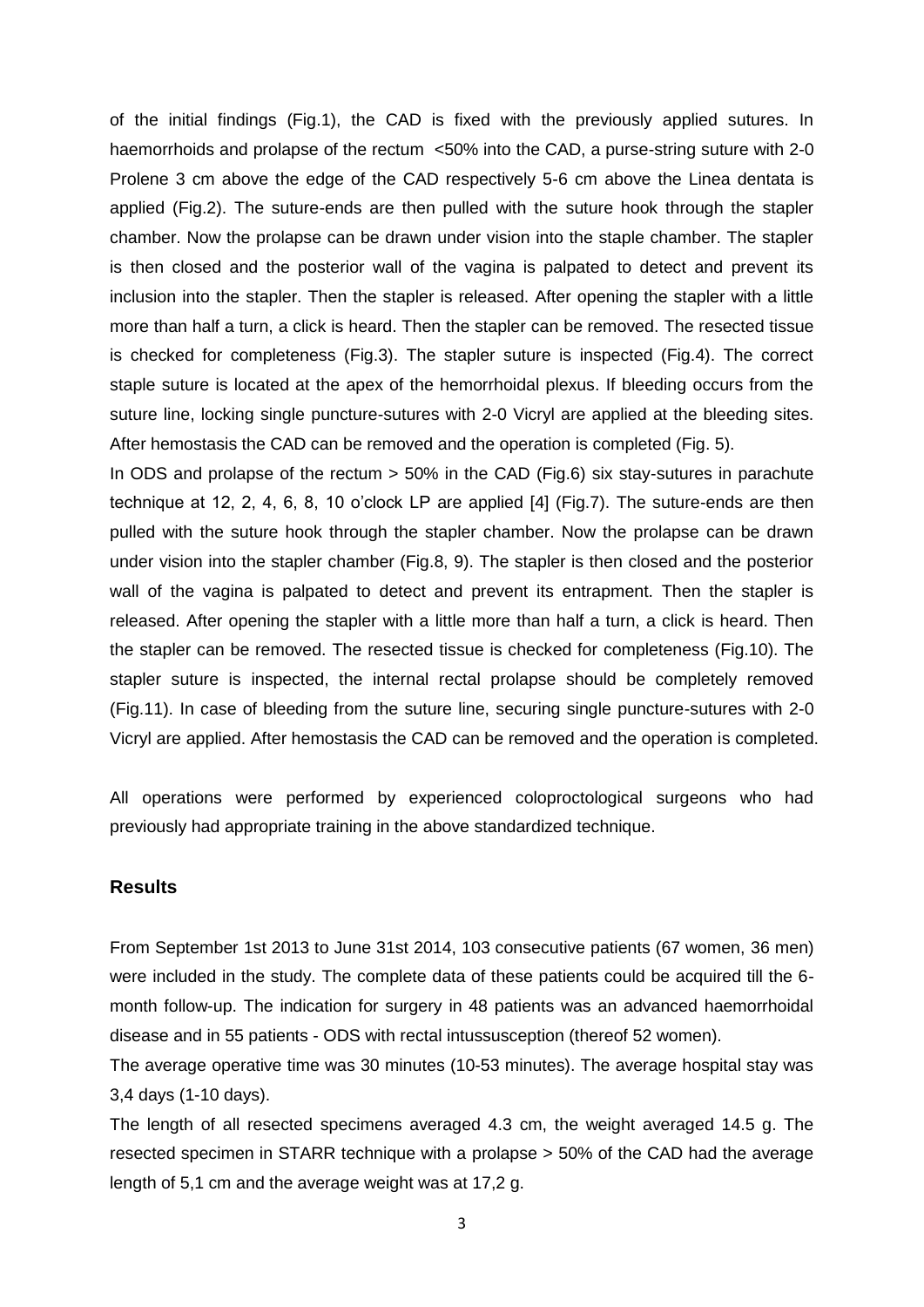The average value of the preoperative VAS-score was at 0,6. Six hours postoperatively the average value of the VAS - score was  $3,2$  and after 24 hours at  $-2,8$ . 24 hours after surgery, 39 patients (38%) needed additional analgetics during the hospital stay.

In 2 weeks, the average VAS - score was 1,9. 38 patients (37%) were still taking analgetics. In a month, the average VAS - score was 0,8. 9 patients (8%) were still taking analgetics. Six months after surgery, no patient complained of pain at the surgical area.

The ODS- score after Altomare (5), which was detected with patients with ODS ( $n = 55$ ), was preoperatively at 12,2 ( $\pm$  9.2), a month after surgery it was 6.8 ( $\pm$  5.5) and after six months it was  $5.4 \ (\pm 5.2) \ (p \ < 0.01) \ (Fig. 12).$ 

The Cleveland Clinic Incontinence Score (6) of the patients was low preoperatively, at 5,7 ( $\pm$ 5.3), in one month it was 4.3 ( $\pm$  4.0) and after six months it was 3.2 ( $\pm$  3, 0). The changes did not have statistically significant difference (Fig. 13).

As part of the data acquisition, intraoperative and postoperative problems were detected (Tab.1). Three times the introduction of the stapler was described as difficult. In 22 cases, mechanical problems were specified, always as a matter of difficult stapler closure. In 4 cases an intraoperative partial dehiscence of the stapler suture occurred, which had to be sutured. 3 intraoperative hematomas occurred; all affected patients were taking anticoagulants. Averagely 2 hemostatic sutures were necessary per operation at the staple suture line.

There were 4 relevant postoperative hemorrhages, which had to be revised. 3 acute urinary retentions had to be temporarily treated by transurethral catheter. There was one haemorrhoidal thrombosis, which was treated with a Milligan-Morgan haemorrhoidectomy. An extensive perineal hematoma was treated conservatively.

In the first two weeks postoperatively, there were 4 postoperative hemorrhages, in two of them a surgical revision was necessary. One staple suture dehiscence was sealed by repeated coloscopic insertion of an Endo-Vac sponge.

4 weeks after the operation, one hemorrhage occurred, which had to be amended surgically.

Overall, thus, 7 operative revisions for postoperative hemorrhages (6.7%) and 1 Milligan-Morgan haemorrhoidectomy for haemorrhoidal thrombosis took place. In the first 6 months after the stapler operation 5 Milligan Morgan excisions were performed, because of a residual prolapse or an early recurrence (4.8%). Further relapses did not occur.

In addition, in the four week control, 22 patients stated Urge symptoms with reduced warning time for defecation (21%), after 6 months these symptoms were complained by only 5 patients (4.8%). Incontinence did not occur.

The most serious complication was the previously mentioned stapler suture dehiscence treated by endoluminal vaccum therapy.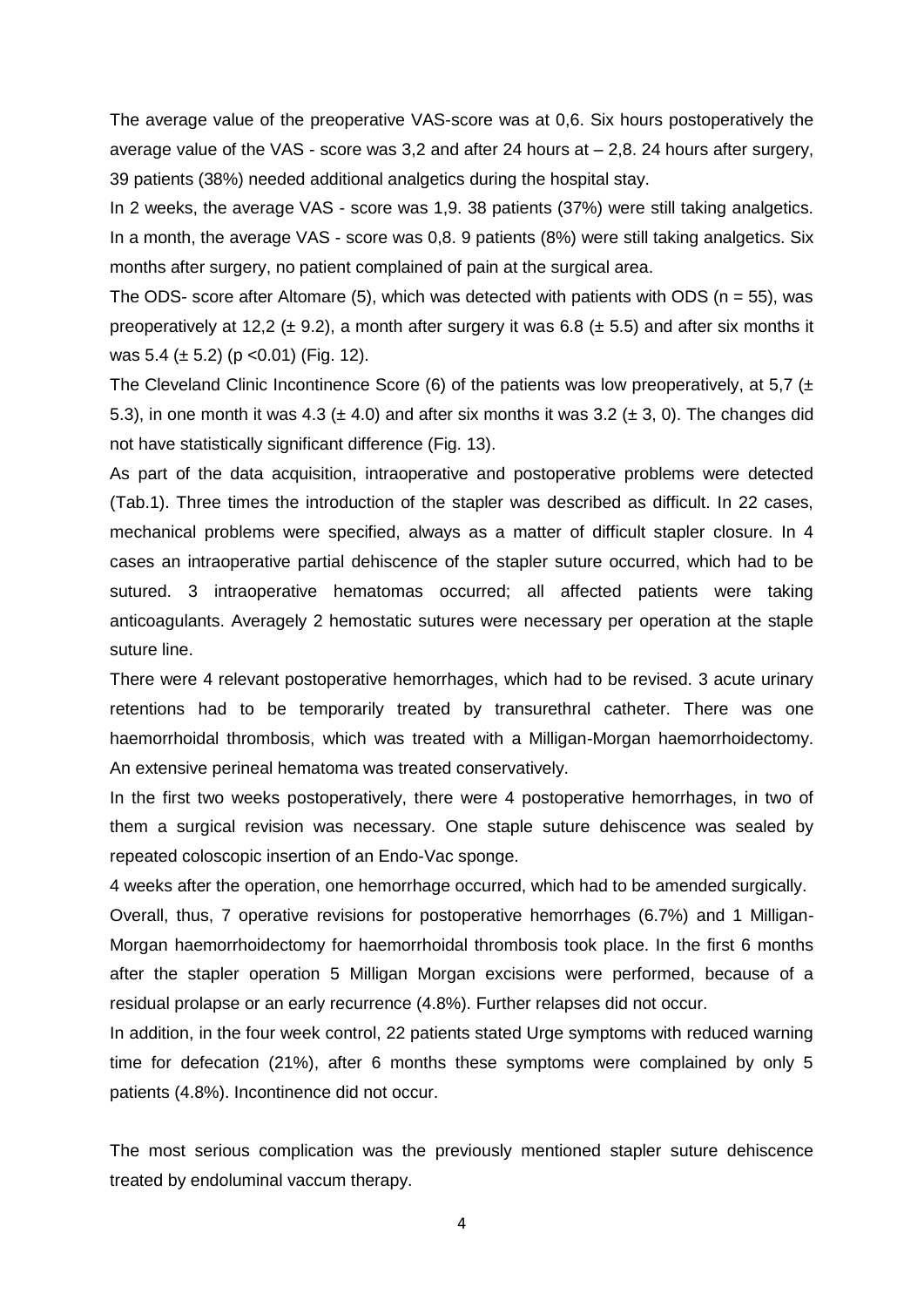## **Discussion**

With the introduction of new technical equipment and new surgical techniques, it must be determined by careful observation, if these devices fit into the clinical routine. The advantage, which is touted for this device, is the better adaptation of the stapler-height to the resected tissue (Tissue-Selecting-Therapy TST). That means, no matter how thick the resected mucosal or rectal full thickness cuff is, the stapleline compresses the anastomosed tissue correctly. The stapled sutureline may not be insufficient and no relevant bleeding may occur from the stapled sutureline. From the 103 cases recorded, intraoperative partial dehiscence occurred in 4 cases (3 full thickness resections, 1 mucosal ring). These were detected intraoperatively and closed transanally by means of simple interrupted sutures. Postoperatively there were no complications in these patients. One patient developed a postoperative partial stapled suture- insufficiency (after full thickness resection in STARR technique), which could be sealed by endoluminal vacuum therapy. Stapling insufficiency may, therefore, occur as in the classical surgical procedures, with stapled haemorrhoidopexy and STARR operation [7]. The security suggested by the advertised TST technology should therefore not be seen as a guarantee of one hundred percent safe anastomosis. Also in relation to the postoperative hemorrhages, subject to revision, the rate in this study of 6.7% corresponds to the data from the literature with an postoperative hemorrhage rate of 5-12% [8,9].

Stenosis in the anastomosis area have not been observed so far.

The purpose of the prolapse removal was achieved in 95%. The symptoms of obstructed defecation syndromes have improved significantly (Fig. 12). A repeatedly occurring fecal incontinence, which is quite possible for a 36 mm measuring stapler, with respectively relevant anal dilatation, could not be observed (Fig. 13).

The results of this prospective study coincide with the data of the Italian group of Naldini et al [10]. Merely the Urge symptoms in the study by Naldini et al. were much less frequently observed than in our study. In Naldini et al, 30 days postoperatively the Urge symptoms were only observed with 0.5% of the patients. We observed Urge symptoms with reduced warning time one month postoperatively in 22 patients (21%). Six months postoperatively, 5 patients still reported these disturbing symptoms (5%).

The costs for the new 36mm TSTstarr+ stapler are higher than those for the 33mm PPH stapler. However, one TSTstarr+ stapler is cheaper than two PPH 01 staplers, which are necessary for a standard STARR surgery. For large anal prolapse with internal rectal prolapse, this new device is suitable to respond flexibly to the intraoperative findings.

5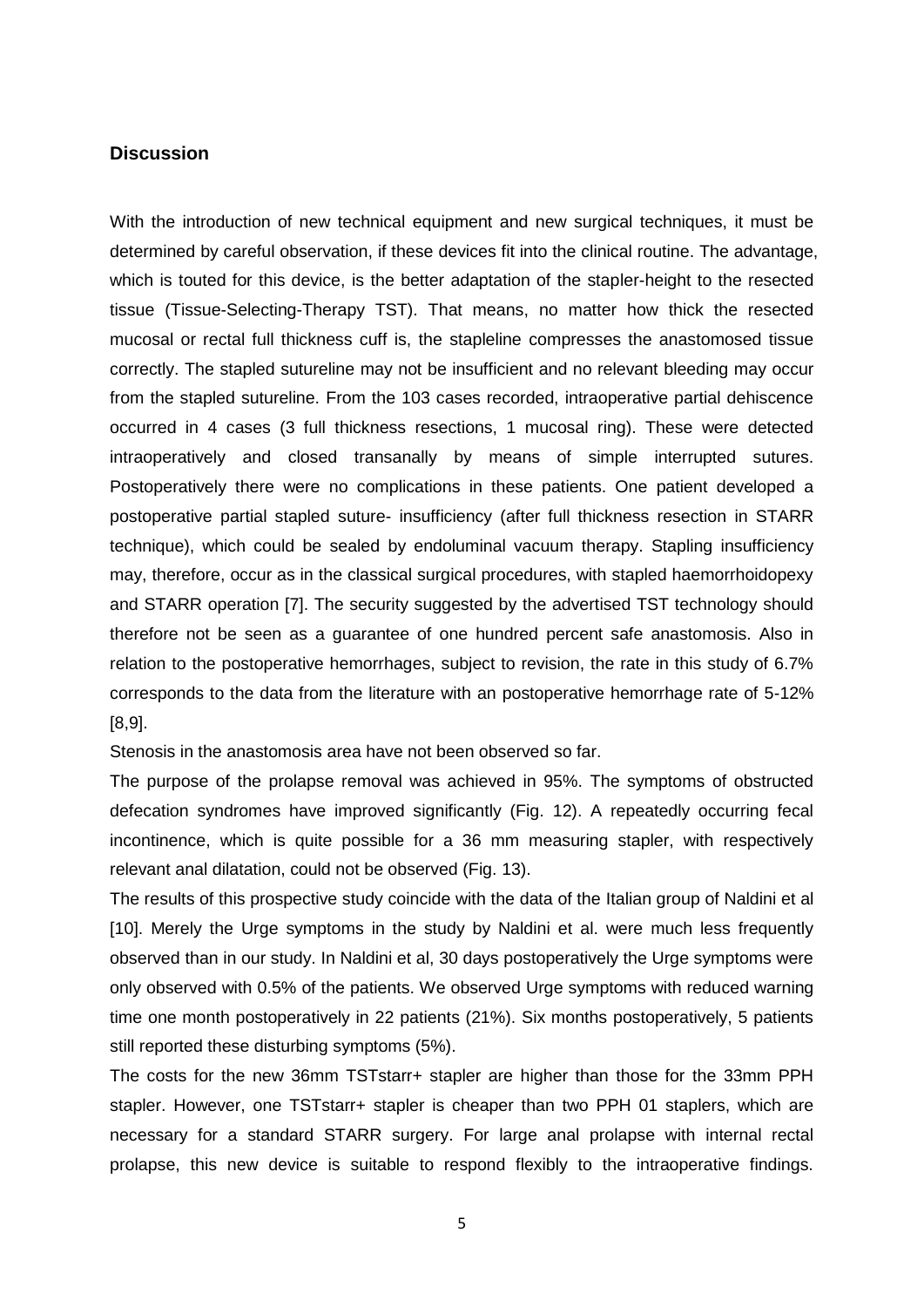Depending on the findings, which spread into the CAD, a tailored resection can be made. By a correspondingly larger volume resection, the recurrence rate could be lowered.

This operation should only be carried out by coloproctologically experienced surgeons who have also experienced a corresponding hands-on training, in which the handling of this stapler was demonstrated. The closing of the stapler was often perceived as surprisingly difficult on thick rectal cuffs, releasing could well require force. Therefore appropriate modifications to the mechanics of the device have already been made by the manufacturer. For coloproctologically experienced surgeons, the TSTstarr+ stapler is a quite useful complement to the transanal resection of mucosal or rectal full thickness cuffs. The better visual control of the prolapse drawn into the stapler through the large side openings has been rated as positive (Fig. 9).

## **Conclusion**

The data collected in this study show that the new, larger 36mmTSTstarr+ stapler can be securely and effectively used for treatment of anorectal prolapse in advanced haemorrhoidal disease and Obstructed Defecation Syndrome. The complications encountered are similar to those of the previously popular stapler methods. However, this stapler can achieve larger resection volumes, with good postoperative results within a postoperative follow up period of 6 months.

Like all transanal stapler resections, this procedure should only be performed after adequate instruction and by appropriately experienced coloproctological surgeons. In order to confirm the initial positive results, longer observation studies must be conducted.

## **Corresponding Adress:**

Dr. med. Daniel Sterzing Zentrum für Darm- und Beckenbodenchirurgie Krankenhaus Waldfriede Argentinische Allee 40 14163 Berlin [darmchirurgie@waldfriede.de](mailto:darmchirurgie@waldfriede.de)

## **Competing interests**

The authors report the finacial support of this study by Touchstone International Medical Science Co. Ltd...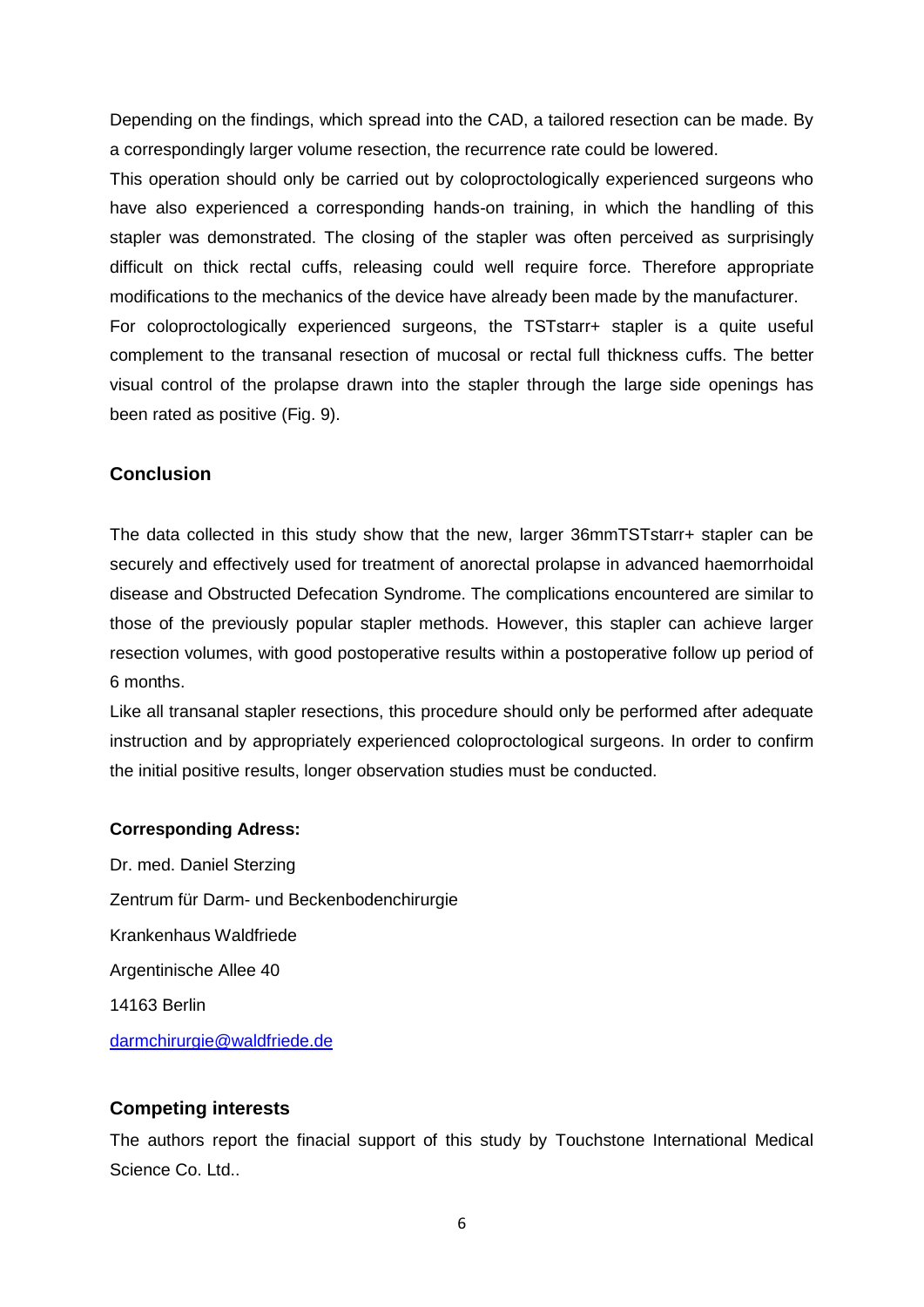# **References**

- 1. Rowsell M, Bello M et al (2000) Circumferential Mucosectomy (stapled Hemorrhoidectomy) versus conventional Hemorrhoidectomy: randomized controlled trial. Lancet 355: 779-781
- 2. Boccasanta P, Venturi M et al (2004) Stapled Transanal Rectal Resection for Outlet Obstruction : A Prospective, Multicenter Trial. Dis Colon Rectum 47: 1285-1297
- 3. Beattie G, Loudon M (2000) Circumferential stapled anoplasty in the management of haemorrhoids and mucosal prolapse. Colorectal Dis 2: 170-175
- 4. Jayne D, Stuto A (2009) Stapled Transanal Rectal Resection Procedure in Transanal Stapling Techniques for Anorectal Prolapse: 85-90
- 5. Altomare D, Spazzafumo L (2007) Set-up and statistical validation of a new scoring system for obstructed defaecation syndrome. Colorectal Dis 10: 84-88
- 6. Jorge J, Wexner SD (1993) Etiology and management of fecal incontinence. Dis Colon Rectum 36: 77-97
- 7. Sielaff M, Scherer R (2006) Die STARR-Operation Erfahrungen bei 60 Patienten. Coloproctology 28: 217-223
- 8. Jayne D, Schwandner O (2009) Stapled Transanal Rectal Resection for Obstructed Defecation Syndrome: One-Year Results of the European STARR Registry. Dis Colon Rectum 52:1205-1214
- 9. Gagliardi G, Pescatori M (2008) Results, Outcome Predictors and Complications after Stapled Transanal Rectal Resection for Obstructed Defecation. Dis Colon Rectum 51: 186-195
- 10. Naldini G, Martellucci J (2014) Tailored prolapse surgery for the treatment of haemorrhoids and obstructed defecation syndrome with a new dedicated device: TST STARR Plus. Int J Colorectal Dis 5: 623-629

# **Summary**

**Introduction:** A new stapler (TSTstarr+), 36mm in diameter, enables the resection of large mucosal cuffs in the technique of the stapler haemorrhoidopexy, as well as the circular resection of full-thickness rectal wall cuffs in the STARR technique.

**Methods:** In this multicenter observation study safety and efficiency of this device were prospectively recorded and assessed by means of 103 operated patients, with a follow-up period of 6 month.

**Results:** 7 Patients had to be surgically revised due to postoperative hemorrhages. Overall 5 haemorrhoidectomys after Milligan – Morgan at residual haemorroids were performed in the process. Further recurrences did not occur in the follow-up period. One postoperative staplesuture dehiscence was cured by endoluminal vacuum therapy.

**Conclusion:** The new 36mm TSTstarr+ stapler is a good and safe complement in the treatment of advanced grade three haemorrhoidal disease and internal rectal prolapse with ODS.

## **Keywords**

Haemorrhoids – Obstructed Defecation – STARR – Stapled Hemorrhoidopexy – anorectal Prolapse